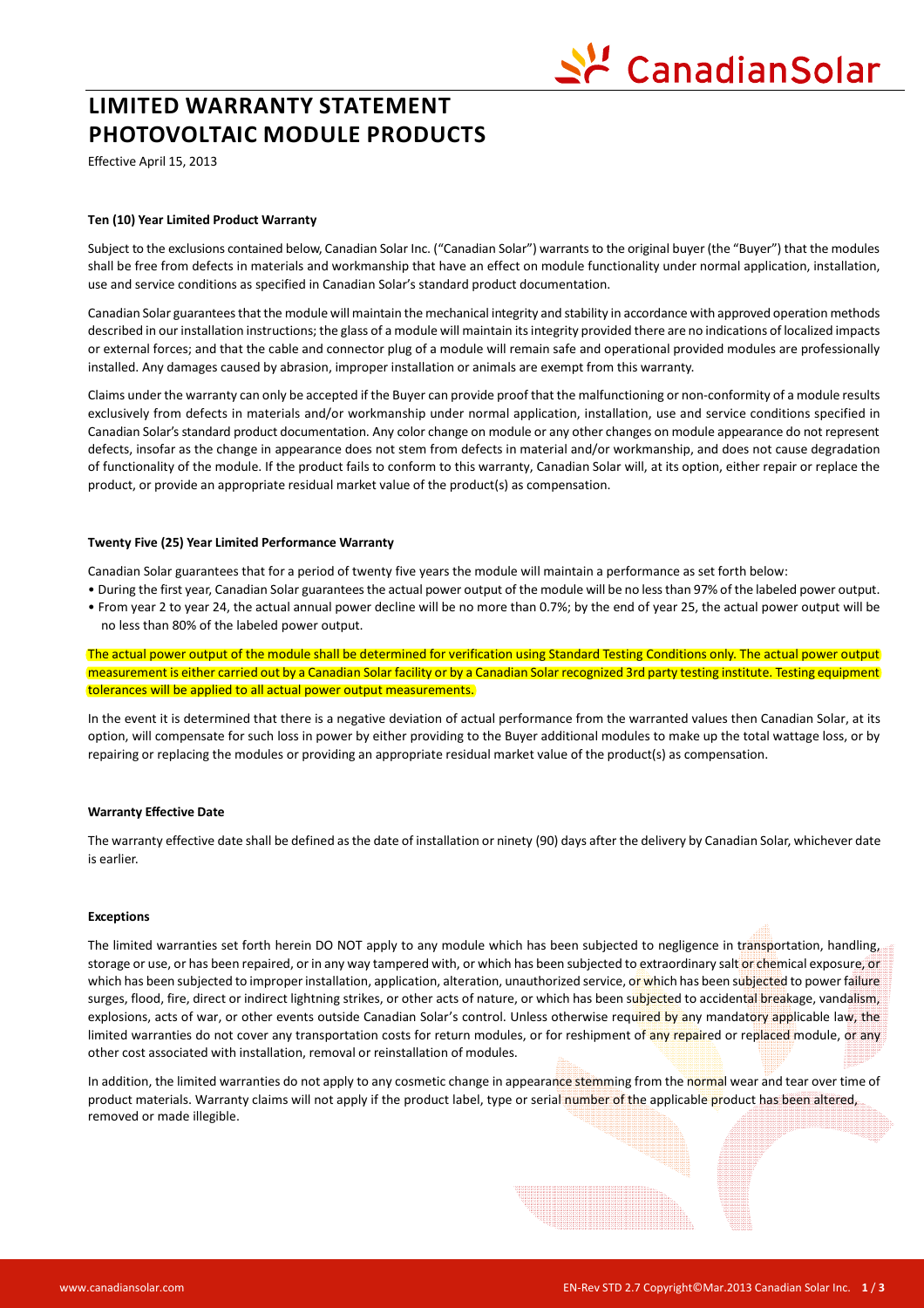# CanadianSolar

#### **Claim Verification and Remediation Process**

If the Buyer believes that it has a justified claim covered by the limited warranties set forth above, then the Buyer shall comply with the following return material authorization ("RMA") process. The Buyer must submit such claim in writing to Canadian Solar within the applicable warranty period specified above to the following address, or such future address as Canadian Solar may provide from time to time:

#### **Japan:**

Technical Department, Canadian Solar Japan K.K. Round-Cross Shinjuku 5-Chome 8F 5-17-5 Shinjuku Shinjuku-ku Tokyo, Japan 160-0022 Tel: 03-5291-8591 E-mail: service.jp@canadiansolar.com

#### **Rest of Asia Pacific & Australia:**

Customer Service Department, CSI Solar Power (China) Inc. 199 Lushan Road, Suzhou New District Jiangsu China, 215129 Tel.: +86 (512) 66908088 E-mail: service.cn@canadiansolar.com

#### **Europe, Middle East & Africa:**

Customer Service Department, Canadian Solar EMEA GmbH Landsberger Strasse 94 80339 Munich Germany Tel.: +49 (0) 89 - 5199689-0 Email: service.emea@canadiansolar.com

#### **North America & South America:**

Customer Service Department, Canadian Solar Inc. 545 Speedvale Ave. West Guelph, Ontario N1K 1E6 Canada Tel: +1 855 315 8915 E-mail: service.ca@canadiansolar.com

Such notice should enclose evidence of the date of delivery of the applicable product and the basis for the Buyer's claim.

Warranty claims may only be made by the original buyer or a person to whom the title to the applicable module(s) has been transferred, provided that the modules remain in their original location and configuration.

Upon receipt of such written claim, Canadian Solar may seek further verification of the Buyer's claim of a breach of one of the foregoing limited warranties. Except as otherwise set forth above, the Buyer will return the allegedly-defective products to Canadian Solar in accordance with written RMA authorization and return packaging and shipping instructions from Canadian Solar. The return of any product will not be accepted by Canadian Solar unless prior written authorization has been given by Canadian Solar and the Buyer has complied with the packaging and shipping instructions provided by Canadian Solar.

If Canadian Solar verifies in its reasonable judgment that a module does not comply with the limited warranties set forth above, then Canadian Solar, at its option, will either repair the affected module and return it to the Buyer, provide a new or refurbished replacement module shipped to the Buyer at the Buyer's expense, or provide an appropriate residual market value of the reduced performance of product(s) as compensation. Any repair or replacement of an affected module shall not increase the applicable warranty period. Canadian Solar reserves the right to deliver a similar module (of similar size, color, shape, and/or power output) in replacement of the returned module should the production of the returned model be discontinued or otherwise unavailable. Ownership of all modules which have been replaced is passed to Canadian Solar.

EXCEPT AS OTHERWISE PROVIDED BY APPLICABLE LAW, THE FOREGOING REMEDIES STATE CANADIAN SOLAR'S SOLE AND EXCLUSIVE OBLIGATION AND THE BUYER'S SOLE AND EXCLUSIVE REMEDY FOR A BREACH OF THE FOREGOING LIMITED WARRANTY.

#### **Not Independent Warranties**

The Buyer has the right to pursue claims under each of the warranties set forth above; provided that if claims arise under multiple limited warranties from a single incident, then if Canadian Solar remedies such incidents as set forth above, Canadian Solar shall be deemed to have resolved all applicable warranty claims arising from such an incident.